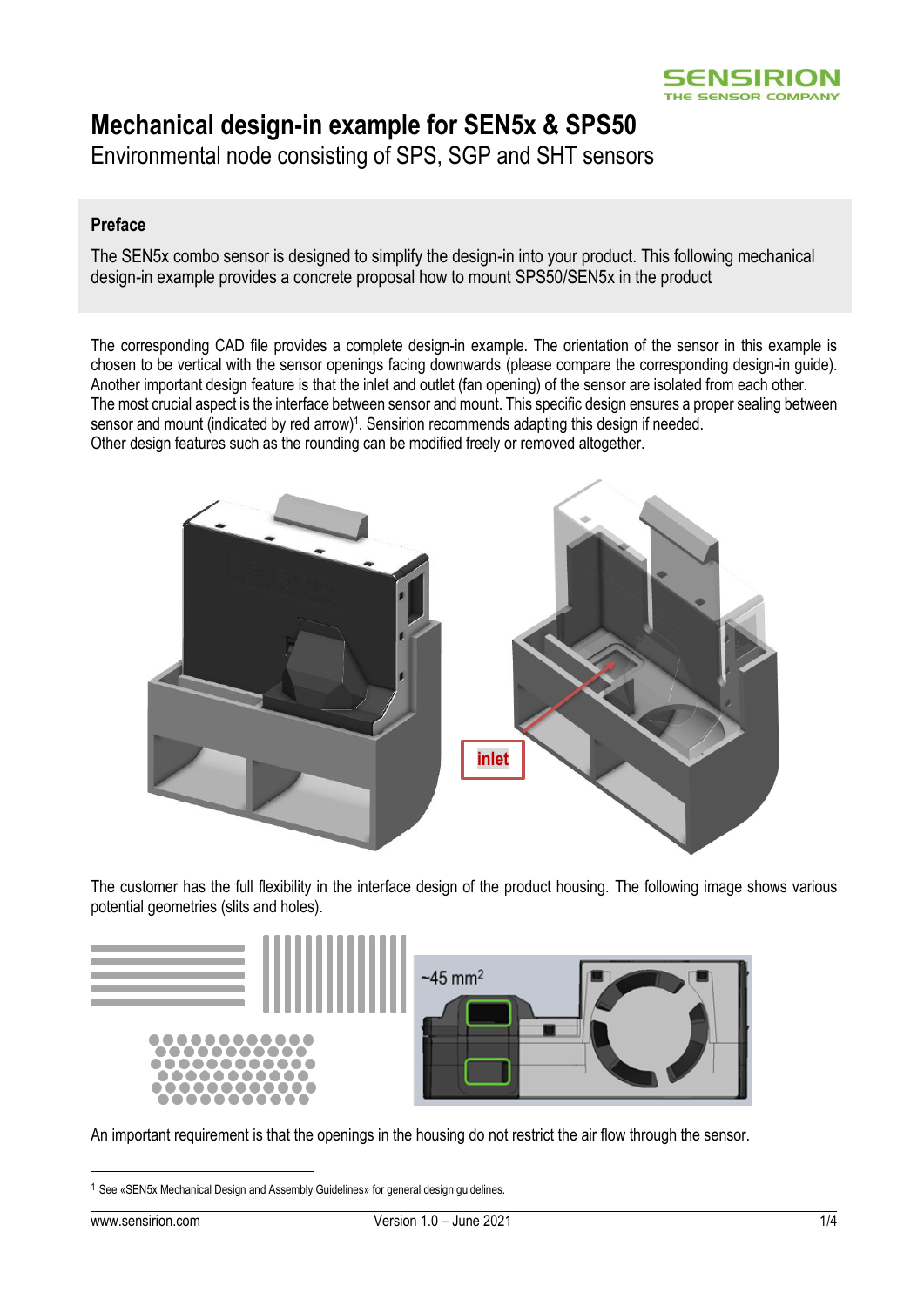

A simple guideline to fulfill this requirement is that the opening area (per inlet and outlet separately) exceeds the area of the inlet of the sensor  $(\sim45 \text{ mm}^2)$ .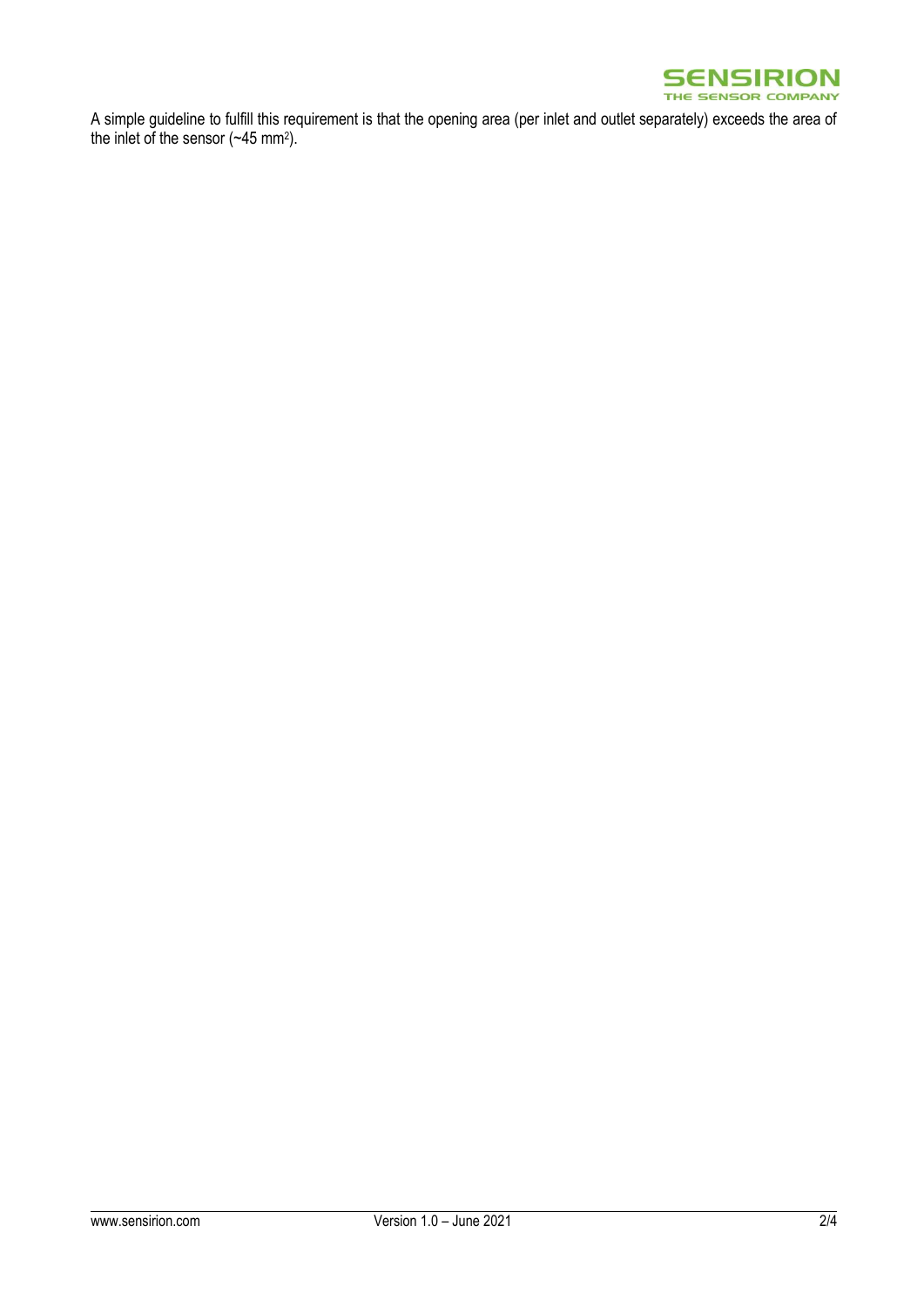

Revision History

| <b>Date</b>   | <b>Revision</b> | <b>Changes</b>   |
|---------------|-----------------|------------------|
| 15. June 2021 | 1.0             | Initial revision |
|               |                 |                  |
|               |                 |                  |
|               |                 |                  |
|               |                 |                  |
|               |                 |                  |
|               |                 |                  |
|               |                 |                  |